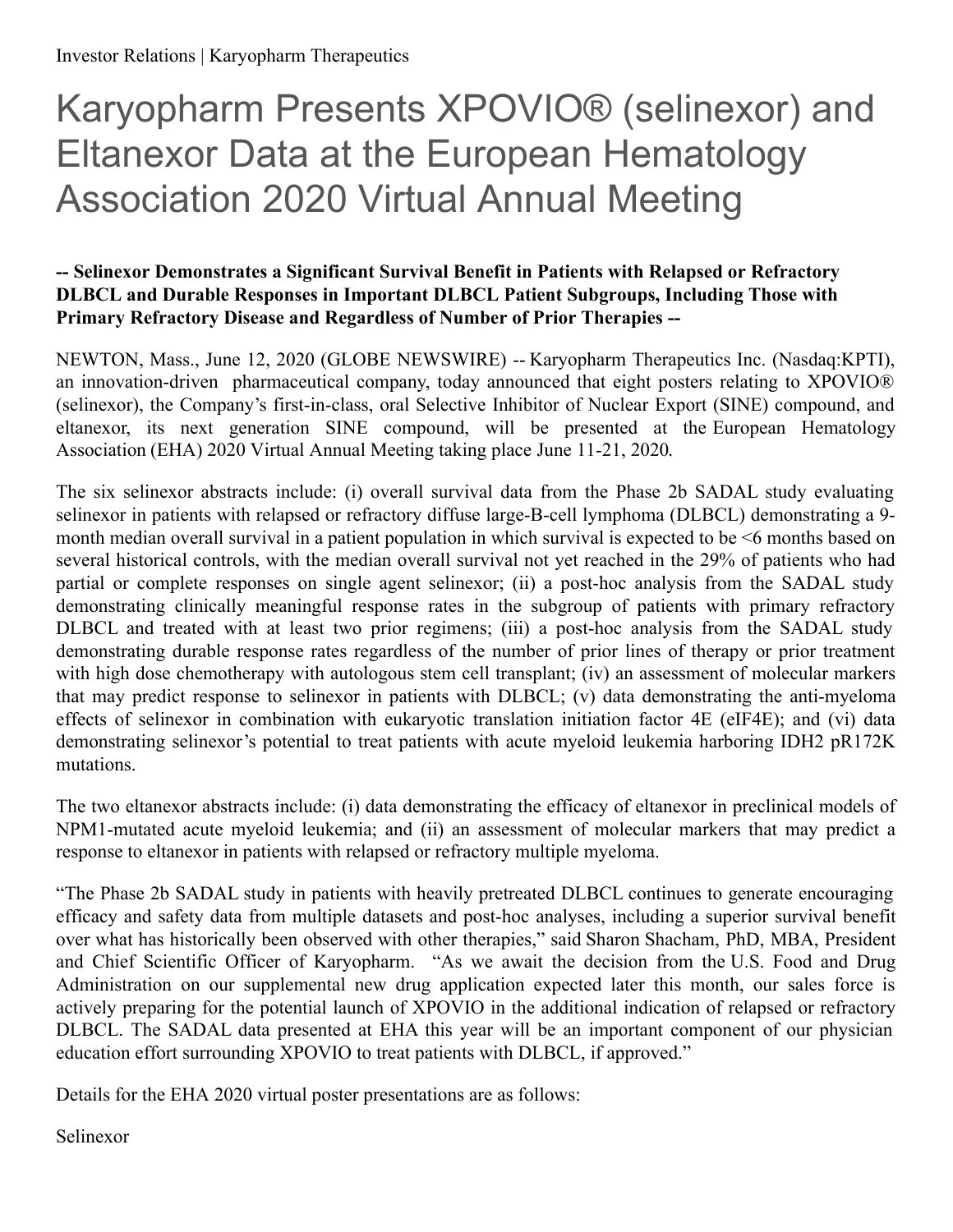Title: Survival Among Patients with Relapsed/Refractory (R/R) Diffuse Large B-Cell Lymphoma (DLBCL) Treated with Single Agent Selinexor in the SADAL Study Lead author: Marie Maerevoet, Institut Jules Bordet Abstract #: EP1260 Session: 19. Aggressive Non-Hodgkin Lymphoma – Clinical

Title: Efficacy and Safety of Single Agent Oral Selinexor in Patients with Primary Refractory Diffuse Large B-Cell Lymphoma (DLBCL): A Post-Hoc Analysis of the SADAL Study Lead author: Josee Zijlstra, Amsterdam Universitair Medische Centra, Vrije Universiteit, Cancer Center Abstract #: EP1226 Session: 19. Aggressive Non-Hodgkin lymphoma – Clinical

Title: Effect of Prior Therapy on the Efficacy and Safety Of Oral Selinexor in Patients With Relapsed/Refractory (R/R) Diffuse Large B-cell Lymphoma (DLBCL): A Post-hoc Analysis of the SADAL Study Lead author: George Follows, Addenbrooke's Hospital, Cambridge, United Kingdom Abstract #: EP1244

Session: 19. Aggressive Non-Hodgkin lymphoma - Clinical

Title: Combined Inhibition of XPO1 and eIF4E Prevents Protein Translation resulting in Synergistic Anti-Myeloma Effects Lead author: Shirong Li, Columbia University Abstract #: EP1910 Session: 13. Myeloma and other monoclonal gammopathies – Biology & Translational Research

Title: IDH2 p.R172K Mutations in Patients with Acute Myeloid Leukemia (AML) May Be Associated with Favorable Response to Selinexor Treatment Lead author: Christopher Walker, Karyopharm Therapeutics Inc. Abstract #: EP484 Session: 03. Acute myeloid leukemia - Biology & Translational Research

Title: Comprehensive Assessment of Molecular Markers of Selinexor Response in Patients with Diffuse Large B-cell Lymphoma (DLBCL) Lead author: Christopher Walker, Karyopharm Therapeutics Inc. Abstract #: EP1328 Session: 20. Lymphoma Biology & Translational Research

Eltanexor

Title: Continuous XPO1 Inhibition with Eltanexor is Highly Effective in NPM1-mutated AML In Vivo Lead author: Giulia Pianigiani, University of Perugia Abstract #: EP441 Session: 03. Acute myeloid leukemia - Biology & Translational Research

Title: RNA and DNA Sequencing Reveal Markers of Response to the XPO1 Inhibitor Eltanexor in Patients with Relapsed or Refractory Multiple Myeloma (RRMM) Lead author: Christopher Walker, Karyopharm Therapeutics Inc. Abstract #: EP890 Session: 13. Myeloma and other monoclonal gammopathies - Biology & Translational Research

About XPOVIO® (selinexor)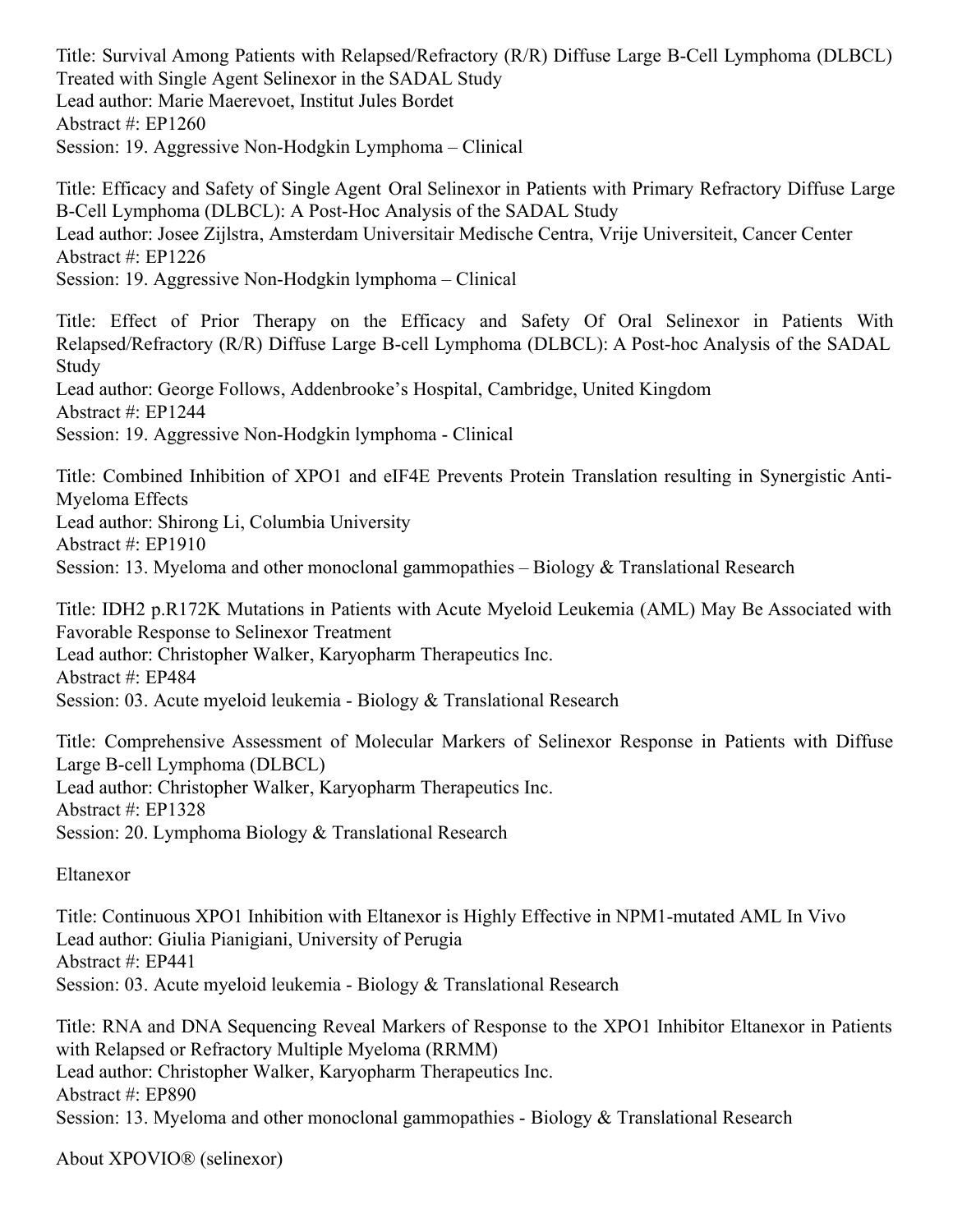XPOVIO is a first-in-class, oral Selective Inhibitor of Nuclear Export (SINE) compound. XPOVIO functions by selectively binding to and inhibiting the nuclear export protein exportin 1 (XPO1, also called CRM1). XPOVIO blocks the nuclear export of tumor suppressor, growth regulatory and anti-inflammatory proteins, leading to accumulation of these proteins in the nucleus and enhancing their anti-cancer activity in the cell. The forced nuclear retention of these proteins can counteract a multitude of the oncogenic pathways that, unchecked, allow cancer cells with severe DNA damage to continue to grow and divide in an unrestrained fashion. Karyopharm received accelerated U.S. Food and Drug Administration (FDA) approval of XPOVIO in July 2019 in combination with dexamethasone for the treatment of adult patients with relapsed refractory multiple myeloma (RRMM) who have received at least four prior therapies and whose disease is refractory to at least two proteasome inhibitors, at least two immunomodulatory agents, and an anti-CD38 monoclonal antibody. Karyopharm has also submitted a Marketing Authorization Application (MAA) to the European Medicines Agency (EMA) with a request for conditional approval of selinexor. A supplemental New Drug Application was accepted by the FDA seeking accelerated approval for selinexor as a new treatment for patients with relapsed or refractory diffuse large B-cell lymphoma (DLBCL), and selinexor has received Fast Track and Orphan designation and Priority Review from the FDA with a scheduled PDUFA date of June 23, 2020 for this patient population. Selinexor is also being evaluated in several other mid-and later-phase clinical trials across multiple cancer indications, including in multiple myeloma in a pivotal, randomized Phase 3 study in combination with Velcade® (bortezomib) and low-dose dexamethasone (BOSTON), for which Karyopharm announced positive top-line results in March 2020. In May 2020, Karyopharm submitted a supplemental New Drug Application based on data from the Phase 3 BOSTON study. Additional, ongoing trials for selinexor include as a potential backbone therapy in combination with approved myeloma therapies (STOMP), in liposarcoma (SEAL) and in endometrial cancer (SIENDO), among others. Additional Phase 1, Phase 2 and Phase 3 studies are ongoing or currently planned, including multiple studies in combination with approved therapies in a variety of tumor types to further inform Karyopharm's clinical development priorities for selinexor. Additional clinical trial information for selinexor is available at [www.clinicaltrials.gov](http://www.clinicaltrials.gov/).

For more information about Karyopharm's products or clinical trials, please contact the Medical Information department at:

Tel: +1 (888) 209-9326 Email: [medicalinformation@karyopharm.com](https://www.globenewswire.com/Tracker?data=pkJPrQSlRv1fmFsftSyEK42VdsmXSiBNiD0G69vTcIxeHHYfTj7BuQ5vSYu5L_587Ii-uUYlLLi4to0xTWtjKvro1fMibH3dfjvMDSQxvvUbrXbKudpFgBfm5aqqyq_z)

#### IMPORTANT SAFETY INFORMATION

#### Thrombocytopenia

XPOVIO can cause thrombocytopenia, leading to potentially fatal hemorrhage. Thrombocytopenia was reported as an adverse reaction in 74% of patients, and severe (Grade 3-4) thrombocytopenia occurred in 61% of patients treated with XPOVIO. The median time to onset of the first event was 22 days. Bleeding occurred in 23% of patients with thrombocytopenia, clinically significant bleeding occurred in 5% of patients with thrombocytopenia and fatal hemorrhage occurred in <1% of patients.

Monitor platelet counts at baseline, during treatment, and as clinically indicated. Monitor more frequently during the first two months of treatment. Institute platelet transfusion and/or other treatments as clinically indicated. Monitor patients for signs and symptoms of bleeding and evaluate promptly. Interrupt and/or reduce dose, or permanently discontinue based on severity of adverse reaction.

#### Neutropenia

XPOVIO can cause neutropenia, potentially increasing the risk of infection. Neutropenia was reported as an adverse reaction in 34% of patients, and severe (Grade 3-4) neutropenia occurred in 21% of patients treated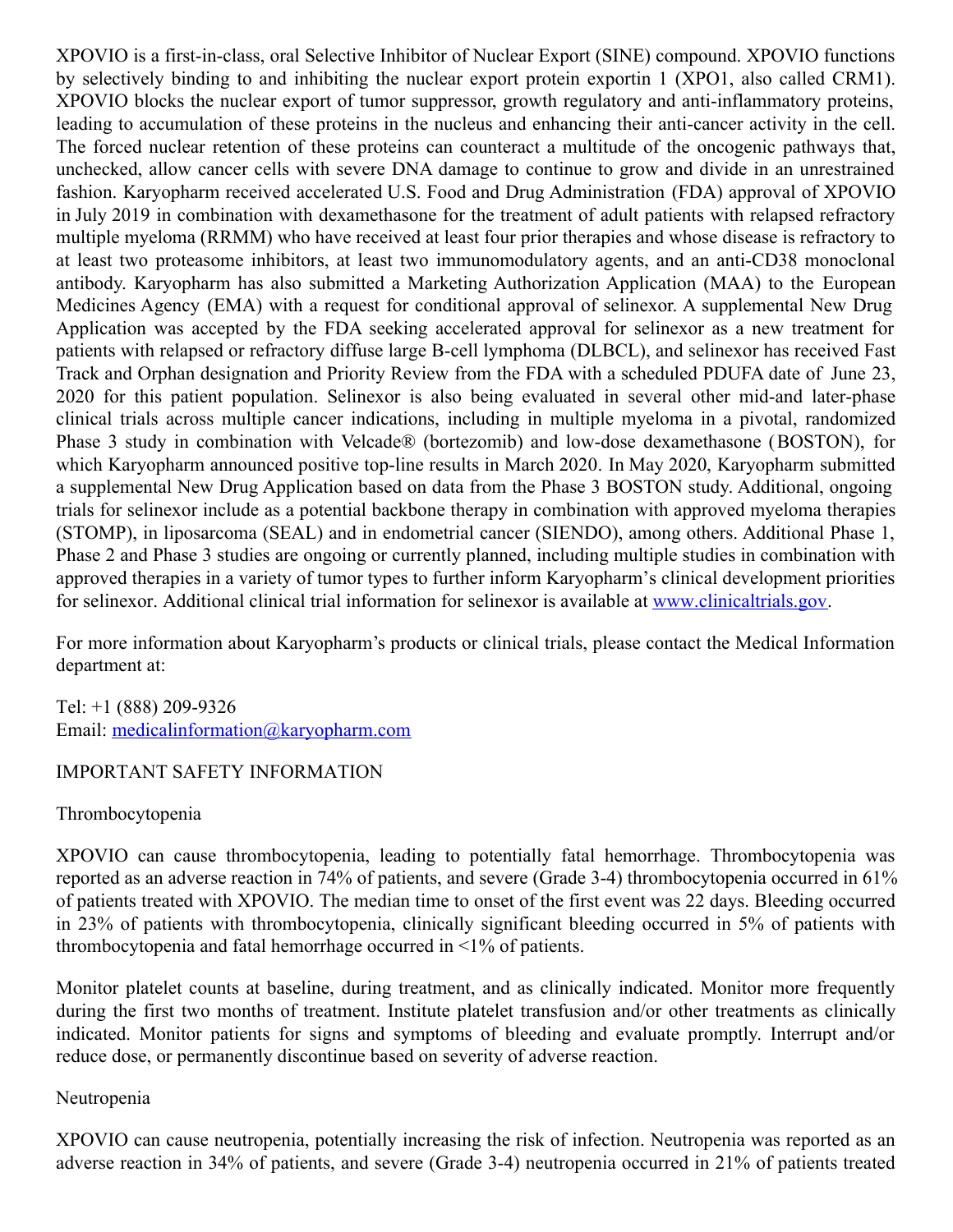with XPOVIO. The median time to onset of the first event was 25 days. Febrile neutropenia was reported in 3% of patients.

Obtain neutrophil counts at baseline, during treatment, and as clinically indicated. Monitor more frequently during the first two months of treatment. Monitor patients for signs and symptoms of concomitant infection and evaluate promptly. Consider supportive measures including antimicrobials for signs of infection and use of growth factors (e.g., G-CSF). Interrupt and/or reduce dose, or permanently discontinue based on severity of adverse reaction.

Gastrointestinal Toxicity

Gastrointestinal toxicities occurred in patients treated with XPOVIO.

Nausea/Vomiting

Nausea was reported as an adverse reaction in 72% of patients, and Grade 3 nausea occurred in 9% of patients treated with XPOVIO. The median time to onset of the first nausea event was 3 days.

Vomiting was reported in 41% of patients, and Grade 3 vomiting occurred in 4% of patients treated with XPOVIO. The median time to onset of the first vomiting event was 5 days.

Provide prophylactic 5-HT3 antagonists and/or other anti-nausea agents, prior to and during treatment with XPOVIO. Manage nausea/vomiting by dose interruption, reduction, and/or discontinuation. Administer intravenous fluids and replace electrolytes to prevent dehydration in patients at risk. Use additional antinausea medications as clinically indicated.

#### Diarrhea

Diarrhea was reported as an adverse reaction in 44% of patients, and Grade 3 diarrhea occurred in 6% of patients treated with XPOVIO. The median time to onset of diarrhea was 15 days. Manage diarrhea by dose modifications and/or standard anti-diarrheal agents; administer intravenous fluids to prevent dehydration in patients at risk.

#### Anorexia/Weight Loss

Anorexia was reported as an adverse reaction in 53% of patients, and Grade 3 anorexia occurred in 5% of patients treated with XPOVIO. The median time to onset of anorexia was 8 days.

Weight loss was reported as an adverse reaction in 47% of patients, and Grade 3 weight loss occurred in 1% of patients treated with XPOVIO. The median time to onset of weight loss was 15 days.

Monitor patient weight at baseline, during treatment, and as clinically indicated. Monitor more frequently during the first two months of treatment. Manage anorexia and weight loss with dose modifications, appetite stimulants, and nutritional support.

#### Hyponatremia

XPOVIO can cause hyponatremia; 39% of patients treated with XPOVIO experienced hyponatremia, 22% of patients experienced Grade 3 or 4 hyponatremia. The median time to onset of the first event was 8 days.

Monitor sodium level at baseline, during treatment, and as clinically indicated. Monitor more frequently during the first two months of treatment. Correct sodium levels for concurrent hyperglycemia (serum glucose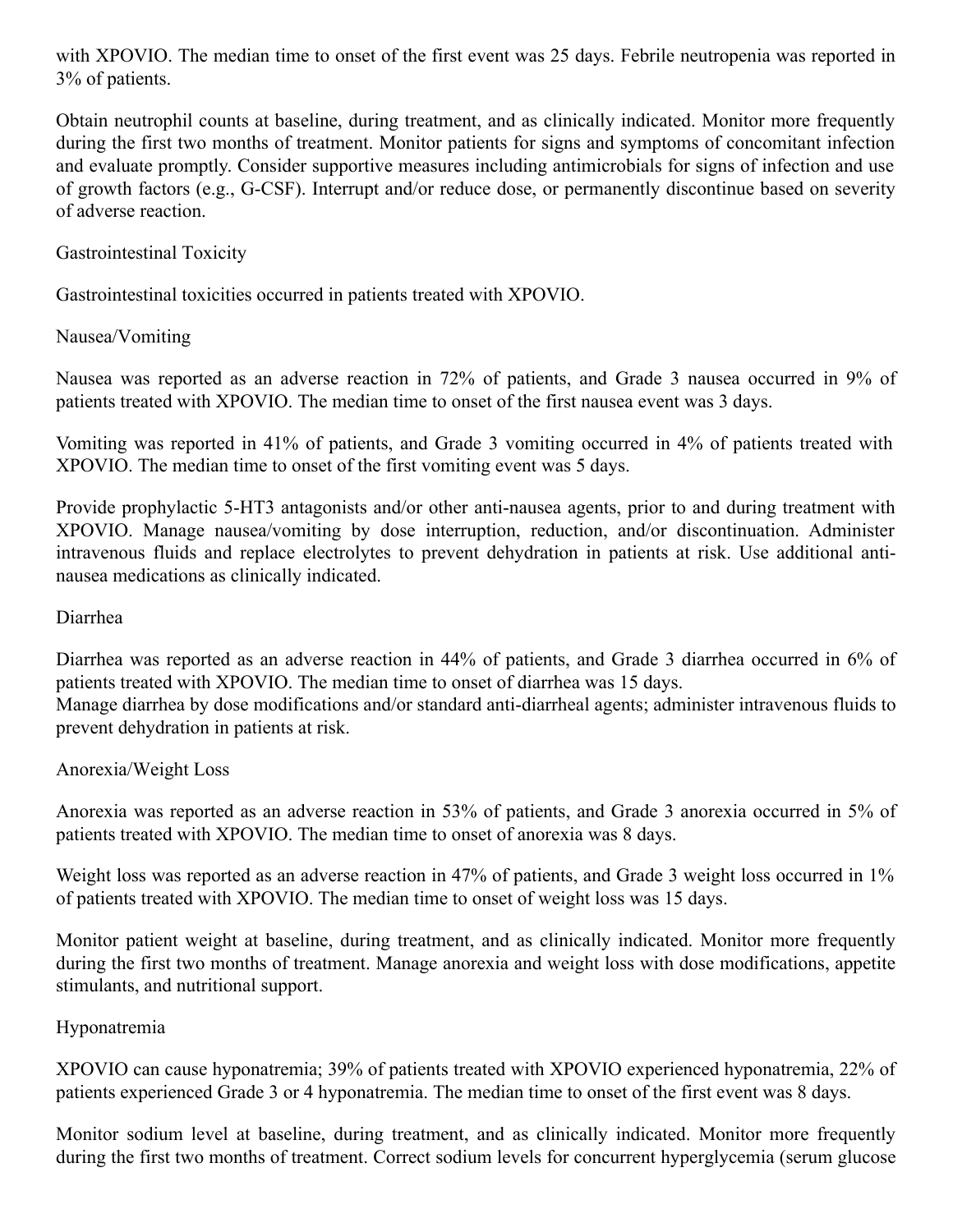>150 mg/dL) and high serum paraprotein levels. Treat hyponatremia per clinical guidelines (intravenous saline and/or salt tablets), including dietary review. Interrupt and/or reduce dose, or permanently discontinue based on severity of adverse reaction.

## Infections

In patients receiving XPOVIO, 52% of patients experienced any grade of infection. Upper respiratory tract infection of any grade occurred in 21%, pneumonia in 13%, and sepsis in 6% of patients. Grade ≥3 infections were reported in 25% of patients, and deaths resulting from an infection occurred in 4% of patients. The most commonly reported Grade  $\geq$ 3 infections were pneumonia in 9% of patients, followed by sepsis in 6%. The median time to onset was 54 days for pneumonia and 42 days for sepsis. Most infections were not associated with neutropenia and were caused by non-opportunistic organisms.

Neurological Toxicity

Neurological toxicities occurred in patients treated with XPOVIO.

Neurological adverse reactions including dizziness, syncope, depressed level of consciousness, and mental status changes (including delirium and confusional state) occurred in 30% of patients, and severe events (Grade 3-4) occurred in 9% of patients treated with XPOVIO. Median time to the first event was 15 days.

Optimize hydration status, hemoglobin level, and concomitant medications to avoid exacerbating dizziness or mental status changes.

Embryo-Fetal Toxicity

Based on data from animal studies and its mechanism of action, XPOVIO can cause fetal harm when administered to a pregnant woman. Selinexor administration to pregnant animals during organogenesis resulted in structural abnormalities and alterations to growth at exposures below those occurring clinically at the recommended dose.

Advise pregnant women of the potential risk to a fetus. Advise females of reproductive potential and males with a female partner of reproductive potential to use effective contraception during treatment with XPOVIO and for 1 week after the last dose.

#### ADVERSE REACTIONS

The most common adverse reactions (incidence  $\geq 20\%$ ) are thrombocytopenia, fatigue, nausea, anemia, decreased appetite, decreased weight, diarrhea, vomiting, hyponatremia, neutropenia, leukopenia, constipation, dyspnea, and upper respiratory tract infection.

The treatment discontinuation rate due to adverse reactions was 27%; 53% of patients had a reduction in the XPOVIO dose, and 65.3% had the dose of XPOVIO interrupted. The most frequent adverse reactions requiring permanent discontinuation in 4% or greater of patients who received XPOVIO included fatigue, nausea, and thrombocytopenia. The rate of fatal adverse reactions was 8.9%.

Please see XPOVIO Full Prescribing Information available at [www.XPOVIO.com](https://www.globenewswire.com/Tracker?data=5wL1xqjkza9yxzLmNUAh0d-pJqQOMRwVvtQ6zisIDE1I3BXJnmypbviSrNaF_1W8e6F94mWYJ6-CnbDtobwBCWnwMglL5hds2-C9nj0M2Z5VfmlKLUhU-dnBqiG1HZfwvXRwSb2ebG4gbsQijHTnuomS5753pjH2q1nvuXuWzkaP2MOqtgkDBrAy_zVof7yxum775dJD9ESrksJW7SB92EyrZW6IzEmvZE55AV4jpT8=).

About Eltanexor (KPT-8602)

Eltanexor (KPT-8602) is a second generation oral SINE compound, which is currently being investigated in clinical trials. Eltanexor functions by binding to and inhibiting the nuclear export protein XPO1 (also called CRM1), leading to the accumulation of tumor suppressor proteins in the cell nucleus. Eltanexor has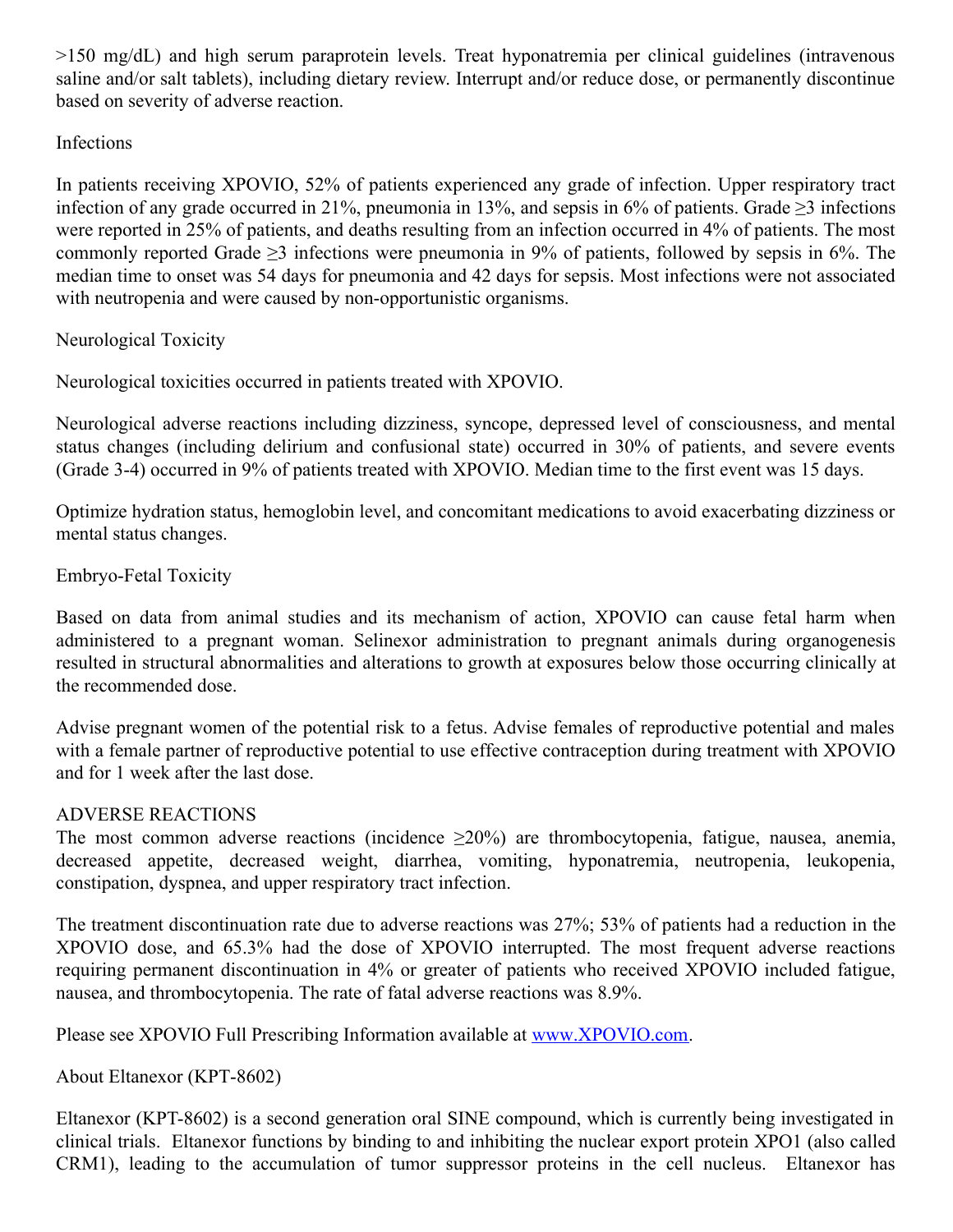demonstrated minimal brain penetration in animals, which has been associated with reduced toxicities in preclinical studies while maintaining potent anti-tumor effects.

### About Karyopharm Therapeutics

Karyopharm Therapeutics Inc. (Nasdaq: KPTI) is an innovation-driven pharmaceutical company dedicated to the discovery, development, and commercialization of novel first-in-class drugs directed against nuclear export and related targets for the treatment of cancer and other major diseases. Karyopharm's Selective Inhibitor of Nuclear Export (SINE) compounds function by binding with and inhibiting the nuclear export protein XPO1 (or CRM1). Karyopharm's lead compound, XPOVIO® (selinexor), received accelerated approval from the U.S. Food and Drug Administration (FDA) in July 2019 in combination with dexamethasone as a treatment for patients with heavily pretreated multiple myeloma. In May 2020, Karyopharm submitted a supplemental New Drug Application requesting approval for XPOVIO as a new treatment for patients with multiple myeloma after at least one prior line of therapy based on the data from the Phase 3 BOSTON study. A Marketing Authorization Application for selinexor is also currently under review by the European Medicines Agency. A supplemental New Drug Application was also accepted by the FDA seeking accelerated approval for selinexor as a new treatment for adult patients with relapsed or refractory diffuse large B-cell lymphoma (DLBCL). In addition to single-agent and combination activity against a variety of human cancers, SINE compounds have also shown biological activity in models of neurodegeneration, inflammation, autoimmune disease, certain viruses and wound-healing. Karyopharm has several investigational programs in clinical or preclinical development. For more information, please visit [www.karyopharm.com](https://www.globenewswire.com/Tracker?data=_Zb94Q4BIFMHM9xTetgjaT6l05FYWitl3wOFHc5a2u-3J5o5ZiMdS2CplsBMSY9JAIpNCYMfqshoek8PJMQsF8hDhSSJFWDjCe3xQJQOBtA=).

#### Forward-Looking Statements

This press release contains forward-looking statements within the meaning of The Private Securities Litigation Reform Act of 1995. Such forward-looking statements include those regarding Karyopharm's beliefs regarding selinexor's and eltanexor's ability to treat patients with relapsed or refractory diffuse large B-cell lymphoma, multiple myeloma, acute myeloid leukemia and other diseases and expectations related to potential regulatory submissions. Such statements are subject to numerous important factors, risks and uncertainties, many of which are beyond Karyopharm's control, that may cause actual events or results to differ materially from Karyopharm's current expectations. For example, there can be no guarantee that any positive developments in the development or commercialization of Karyopharm's drug candidate portfolio will result in stock price appreciation. Management's expectations and, therefore, any forward-looking statements in this press release could also be affected by risks and uncertainties relating to a number of other factors, including the following: the risk that the COVID-19 pandemic could disrupt Karyopharm's business more severely than it currently anticipates, including by reducing sales of XPOVIO, interrupting or delaying research and development efforts, impacting the ability to procure sufficient supply for the development and commercialization of selinexor or other product candidates, delaying ongoing or planned clinical trials, impeding the execution of business plans, planned regulatory milestones and timelines, or inconveniencing patients; the adoption of XPOVIO in the commercial marketplace, the timing and costs involved in commercializing XPOVIO or any of Karyopharm's drug candidates that receive regulatory approval; the ability to retain regulatory approval of XPOVIO or any of Karyopharm's drug candidates that receive regulatory approval; Karyopharm's results of clinical trials and preclinical studies, including subsequent analysis of existing data and new data received from ongoing and future studies; the content and timing of decisions made by the U.S. Food and Drug Administration and other regulatory authorities, investigational review boards at clinical trial sites and publication review bodies, including with respect to the need for additional clinical studies; the ability of Karyopharm or its third party collaborators or successors in interest to fully perform their respective obligations under the applicable agreement and the potential future financial implications of such agreement; Karyopharm's ability to obtain and maintain requisite regulatory approvals and to enroll patients in its clinical trials; unplanned cash requirements and expenditures; development of